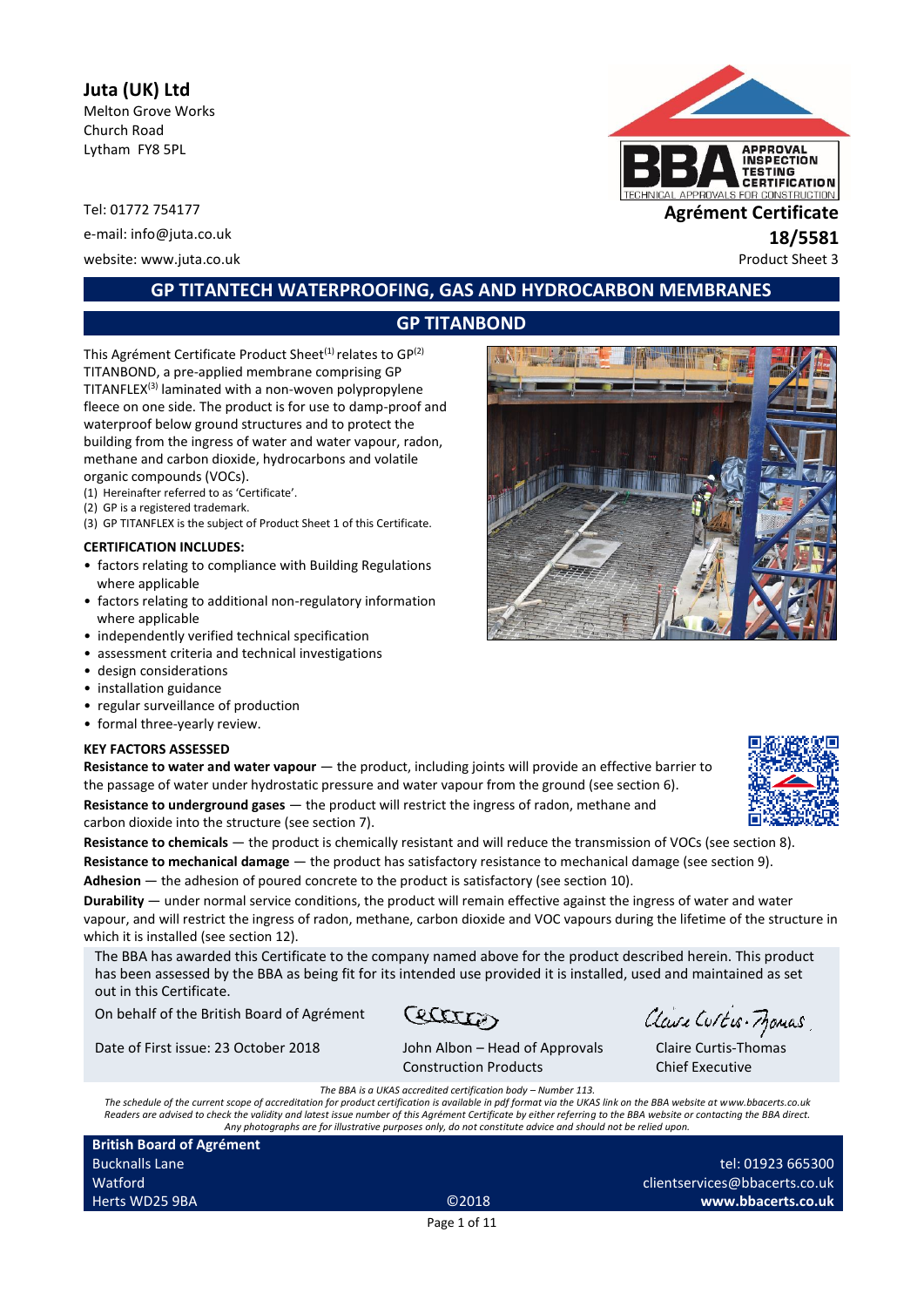# **Regulations**

In the opinion of the BBA, GP TITANBOND, if installed, used and maintained in accordance with this Certificate, can satisfy or contribute to satisfying the relevant requirements of the following Building Regulations (the presence of a UK map indicates that the subject is related to the Building Regulations in the region or regions of the UK depicted):

|                                                          |                         | The Building Regulations 2010 (England and Wales) (as amended)                                                                                                                                                                                                                                                                                                                                                                                                                                                                                                                 |
|----------------------------------------------------------|-------------------------|--------------------------------------------------------------------------------------------------------------------------------------------------------------------------------------------------------------------------------------------------------------------------------------------------------------------------------------------------------------------------------------------------------------------------------------------------------------------------------------------------------------------------------------------------------------------------------|
|                                                          |                         |                                                                                                                                                                                                                                                                                                                                                                                                                                                                                                                                                                                |
| <b>Requirement:</b><br>Comment:                          | C1(2)                   | Site preparation and resistance to contaminants<br>The product will contribute to a construction satisfying this Requirement. See sections<br>7.1, 7.2 and 8 of this Certificate.                                                                                                                                                                                                                                                                                                                                                                                              |
| <b>Requirement:</b><br>Comment:                          | C2(a)                   | <b>Resistance to moisture</b><br>The product, including joints, will enable a structure to satisfy this Requirement. See<br>sections 6.1 and 6.2 of this Certificate.                                                                                                                                                                                                                                                                                                                                                                                                          |
| <b>Regulation:</b><br>Comment:                           | 7                       | <b>Materials and workmanship</b><br>The product is acceptable. See section 12.1 and the Installation part of this Certificate.                                                                                                                                                                                                                                                                                                                                                                                                                                                 |
|                                                          |                         | The Building (Scotland) Regulations 2004 (as amended)                                                                                                                                                                                                                                                                                                                                                                                                                                                                                                                          |
| <b>Regulation:</b><br>Comment:                           | 8(1)                    | Durability, workmanship and fitness of materials<br>The use of the product satisfies the requirements of this Regulation. See section 12.1<br>and the Installation part of this Certificate.                                                                                                                                                                                                                                                                                                                                                                                   |
| <b>Regulation:</b><br>Standard:<br>Standard:<br>Comment: | 9<br>3.1<br>3.2         | <b>Building standards applicable to construction</b><br>Site preparation - harmful and dangerous substances<br>Site preparation - protection from radon gas<br>When properly installed in a correctly designed structure, the product will form an<br>effective barrier to the movement of radon, methane, carbon dioxide and VOC vapours<br>enabling compliance with these Standards, with reference to clauses 3.1.2 <sup>(1)(2)</sup> , 3.1.6 <sup>(1)(2)</sup> ,<br>3.1.7 <sup>(1)(2)</sup> and 3.2.2 <sup>(1)(2)</sup> . See sections 7.1, 7.2 and 8 of this Certificate. |
| Standard:<br>Comment:                                    | 3.4                     | Moisture from the ground<br>The product, including joints, will enable a structure to satisfy the requirements of this<br>Standard, with reference to clauses 3.4.2 <sup>(1)(2)</sup> , 3.4.4 <sup>(1)(2)</sup> 3.4.6 <sup>(1)(2)</sup> . See sections 6.1 and 6.2<br>of this Certificate.                                                                                                                                                                                                                                                                                     |
| Standard:<br>Comment:                                    | 7.1(a)                  | Statement of sustainability<br>The product can contribute to meeting the relevant requirements of Regulation 9,<br>Standards 1 to 6 and therefore will contribute to a construction meeting a bronze level<br>of sustainability as defined in this Standard.                                                                                                                                                                                                                                                                                                                   |
| <b>Regulation:</b><br>Comment:                           | 12                      | <b>Building standards applicable to conversions</b><br>Comments in relation to the product under Regulation 9, Standards 1 to 6 also apply to<br>this Regulation, with reference to clause 0.12.1 <sup>(1)(2)</sup> and Schedule $6^{(1)(2)}$ .<br>(1) Technical Handbook (Domestic).<br>(2) Technical Handbook (Non-Domestic).                                                                                                                                                                                                                                                |
|                                                          |                         |                                                                                                                                                                                                                                                                                                                                                                                                                                                                                                                                                                                |
|                                                          |                         | The Building Regulations (Northern Ireland) 2012 (as amended)                                                                                                                                                                                                                                                                                                                                                                                                                                                                                                                  |
| <b>Regulation:</b><br>Comment:                           | 23(a)(i)<br>(iii)(b)(i) | <b>Fitness of materials and workmanship</b><br>The product is acceptable. See section 12.1 and the Installation part of this Certificate.                                                                                                                                                                                                                                                                                                                                                                                                                                      |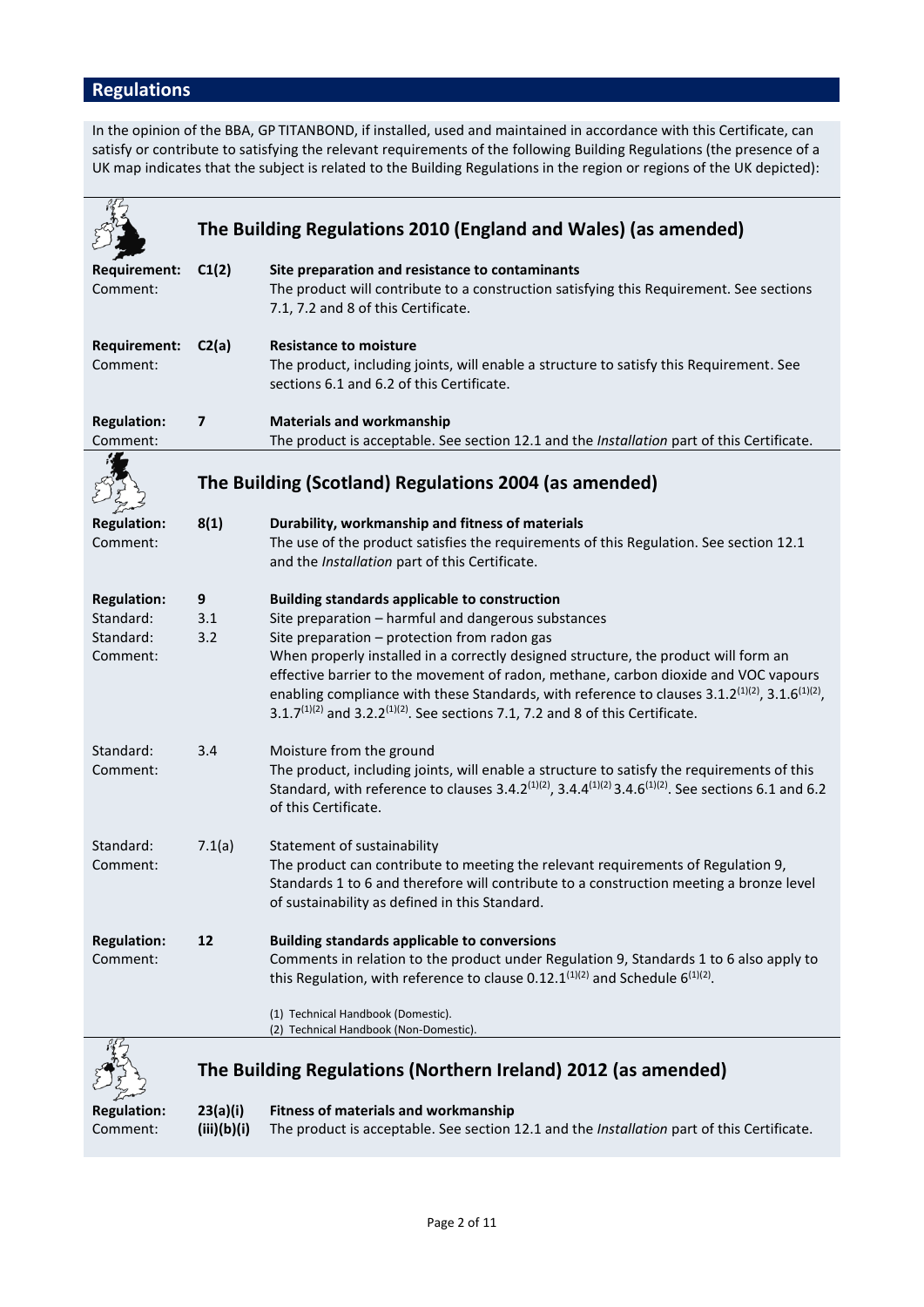| <b>Regulation:</b><br>Comment: | $26(1)(b)$ ,<br>26(2) | Site preparation and resistance to contaminants<br>The product will contribute to a construction satisfying the requirements of this<br>Regulation. See sections 7.1, 7.2 and 8 of this Certificate. |
|--------------------------------|-----------------------|------------------------------------------------------------------------------------------------------------------------------------------------------------------------------------------------------|
| <b>Regulation:</b><br>Comment: | 28(a)                 | Resistance to moisture and weather<br>The product, including joints, will enable a structure to satisfy the Requirements of this<br>Regulation. See sections 6.1 and 6.2 of this Certificate.        |

# **Construction (Design and Management) Regulations 2015 Construction (Design and Management) Regulations (Northern Ireland) 2016**

Information in this Certificate may assist the client, designer (including Principal Designer) and contractor (including Principal Contractor) to address their obligations under these Regulations.

See section: 3 *Delivery and site handling* (3.1, 3.3 and 3.4) of this Certificate.

#### **Additional Information**

#### **NHBC Standards 2018**

In the opinion of the BBA, GP TITANBOND, if installed, used and maintained in accordance with this Certificate, can satisfy or contribute to satisfying the relevant requirements in relation to *NHBC Standards*, Chapters 4.1 *Land quality managing ground conditions*, 5.1 *Substructure and ground bearing floors,* Clause 5.1.20 *Damp-proofing concrete floors*, and 5.4 *Waterproofing of basements and other below ground structures* as a bonded membrane.

Where Grade 3 protection is required and the below ground wall retains more than 600 mm measured from the top of the retained ground to the lowest finished floor level, the product must be used in combination with either Type B or C waterproofing protection, as defined in BS 8102 : 2009.

The Certificate holder should be consulted for approved Type B and C solutions.

## **CE marking**

The Certificate holder has taken the responsibility of CE marking the product, in accordance with harmonised European Standard EN 13967 : 2012. An asterisk (\*) appearing in this Certificate indicates that data shown are given in the manufacturer's Declaration of Performance.

## **Technical Specification**

#### **1 Description**

1.1 GP TITANBOND is a nominal 1.5 mm thick membrane comprising GP TITANFLEX laminated on one face with a nonwoven polypropylene fleece that is applied to provide a nominal 100 mm wide GP TITANFLEX selvedge for jointing. The product has the nominal characteristics given in Table 1.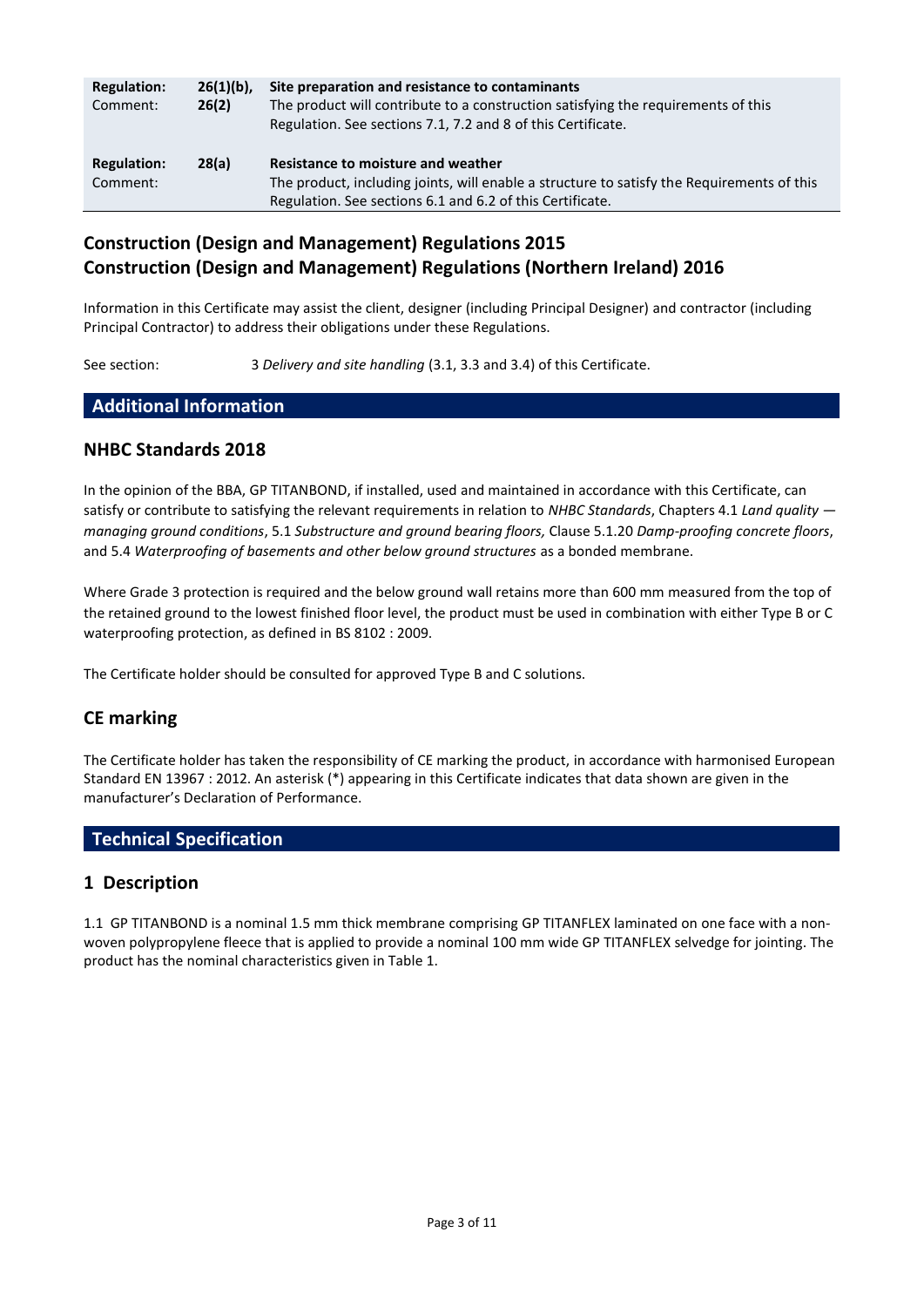| Table 1 Nominal characteristics                             |               |  |
|-------------------------------------------------------------|---------------|--|
| Characteristic (unit)                                       | Value         |  |
| Thickness (mm)                                              | 1.5           |  |
| Roll Length (m)                                             | 25            |  |
| Roll Width (m)                                              | 1.9           |  |
| Mass per unit area $(g \cdot m^{-2})$                       | 650           |  |
| Impact resistance (mm)                                      | $\geq 900$    |  |
| Tensile strength* $(N.50 \text{ mm}^{-1})$                  |               |  |
| MD.                                                         | $\geq$ 550    |  |
| CD.                                                         | $\geq 400$    |  |
| Elongation (%)                                              | > 500         |  |
| Water vapour transmission $(g \cdot m^{-2} \cdot day^{-1})$ | $0.11 - 0.18$ |  |
| Watertightness* (60 kPa)                                    | Pass          |  |
| Nail tear* (N)                                              |               |  |
| MD and CD                                                   | $\geq 300$    |  |
| Resistance to static loading* (kg)                          | $\geq 20$     |  |

1.2 An ancillary item for use with the product and included in this assessment is GP TITANTAPE, an extruded doublesided butyl rubber based tape used to form lap joints in the membrane where hot air welding is not required. The product is available in rolls of 100 mm x 1.5 mm x 15 m.

1.3 Other ancillary items for use with the product, but outside the scope of this Certificate, include:

- protection fleece and/or protection boards for use over the membrane to protect it from damage by trafficking during the installation
- fleece-backed butyl sealing tape for use over joints to provide additional protection and a smooth finish
- pre-fabricated corner units and top hats
- specialised sealants and liquid-applied membranes for sealing around penetrations and pile caps.
- void-vent geocomposite membranes for use as part of a gas/VOC restrictive system.

## **2 Manufacture**

2.1 The product is manufactured by extrusion and laminating processes.

2.2 As part of the assessment and ongoing surveillance of product quality, the BBA has:

- agreed with the manufacturer the quality control procedures and product testing to be undertaken
- assessed and agreed the quality control operated over batches of incoming materials
- monitored the production process and verified that it is in accordance with the documented process
- evaluated the process for management of nonconformities
- checked that equipment has been properly tested and calibrated
- undertaken to carry out the above measures on a regular basis through a surveillance process, to verify that the specifications and quality control operated by the manufacturer are being maintained.

2.3 The management systems of the manufacturer have been assessed and registered as meeting the requirements of EN ISO 9001: 2008 by TÜV Austria (Certificate 010150310/02) and CQS Ltd (Certificate GB 2004181).

# **3 Delivery and site handling**

3.1 The product is available in rolls of 1.9 x 25 m packed individually in a plastic sleeve and supplied on pallets of up to 16 rolls. Each packaged roll has a nominal weight of 31 kg.

3.2 The product should be stored in clean and dry conditions protected from freezing conditions**.**

3.3 GP TITANTAPE is available in rolls of 100 mm x 1.5 mm x 15 m, in black. The product is packed into cardboard boxes. Each box contains four rolls and has a nominal weight of 1 kg.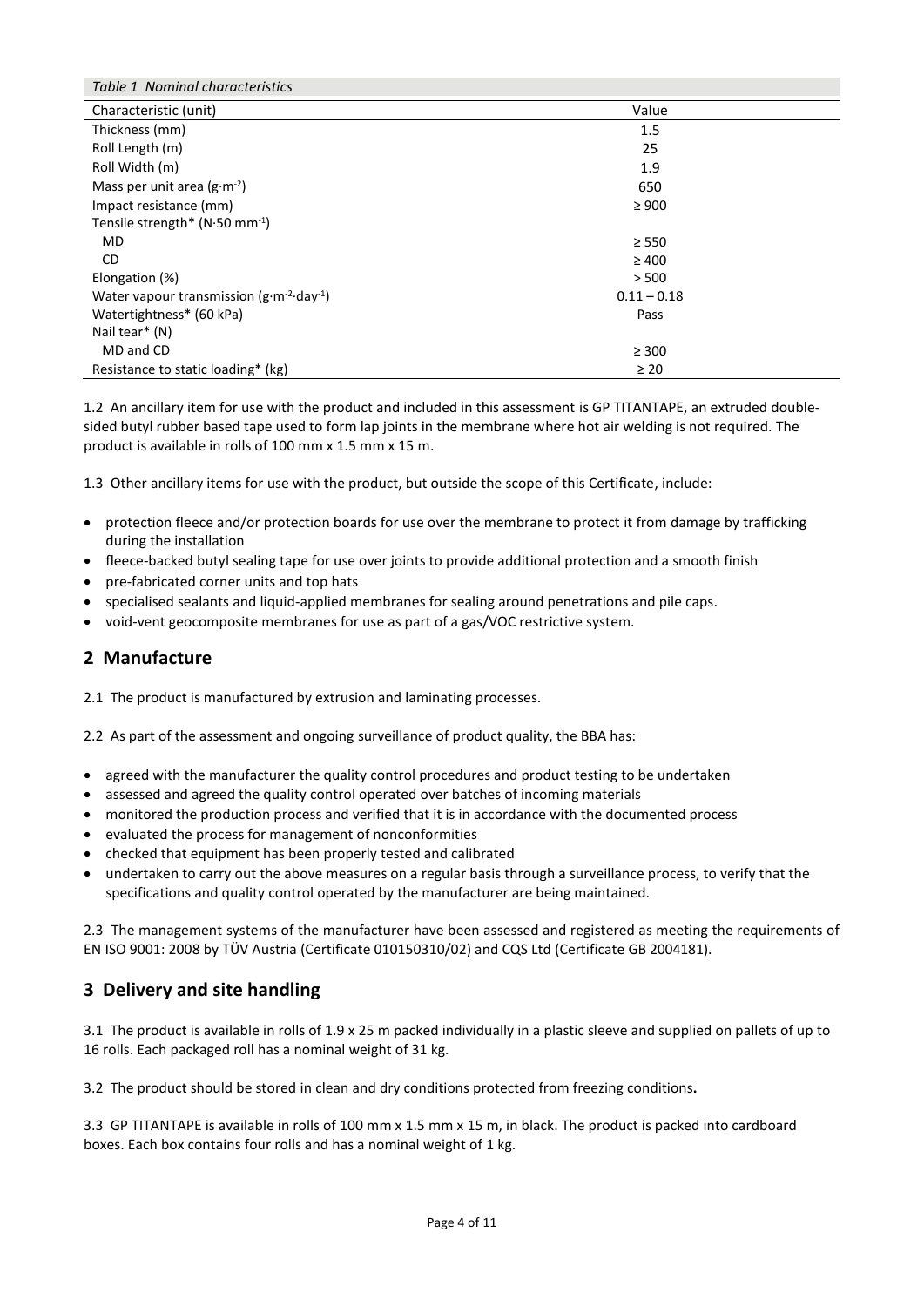3.4 The Certificate holder has taken the responsibility of classifying and labelling the product under the *CLP Regulation (EC) No 1272/2008 on the classification, labelling and packaging of substances and mixtures.* Users must refer to the relevant Safety Data Sheet(s).

#### **Assessment and Technical Investigations**

The following is a summary of the assessment and technical investigations carried out on GP TITANBOND.

#### **Design Considerations**

#### **4 Use**

4.1 GP TITANBOND is satisfactory for use as a Type A waterproofing protection, as defined in BS 8102 : 2009 for the waterproofing on new-build underground structures, and as a damp-proofing membrane for solid floors in accordance with the relevant clauses of CP 102 : 1973 Section 3, BS 8000-0 : 2014 and BS 8000-4 : 1989.

4.2 The product can be used externally to provide an effective barrier to the transmission of liquid water where Grades 1 to 3 waterproofing protection is required, as defined in Table 2 of BS 8102 : 2009. The product must not be used for negative side pressure waterproofing applications.

4.3 Where Grade 3 waterproofing protection is required, the environment must be controlled by use of ventilation, dehumidification and/or air conditioning, as appropriate, to ensure dampness does not occur. See also the *Additional information* part of this Certificate relating to *NHBC Standards* 2018.

4.4 The product is satisfactory for use as a gas-resistant membrane to restrict the ingress of methane, carbon dioxide and radon. Installations must be verified in accordance with BS 8485 : 2015.

4.5 The GP TITANFLEX film component of the membrane is chemically resistant when in contact with hydrocarbons and GP TITANBOND can be used to restrict the ingress of VOC vapours into the building. When used in buildings in areas at risk from VOCs, the guidance given in CIRIA Report C748 : 2014 should be followed.

4.6 The product must always be fully protected immediately after it is installed, in accordance with the Certificate holder's instructions.

# **5 Practicability of installation**

The product should only be installed by installers who have been trained and approved by the Certificate holder. The Certificate holder must be consulted for suitable installers.

#### **6 Resistance to water and water vapour**



6.1 The product, including joints when completely sealed and consolidated, will resist the passage of water under hydrostatic pressure and moisture from the ground and so satisfy the relevant requirements of the national Building Regulations.

6.2 When installed in accordance with the following documents, the membrane will comply with the minimum sheet thickness detailed in the national Building Regulations:

*England and Wales* — Approved document C, Requirements C2(a), Section 4.8 **Scotland** — Mandatory Standard 3.4, Technical Handbook<sup>(1)(2)</sup> (clauses 3.4.2, 3.4.4 and 3.4.6) *Northern Ireland* — Technical Booklet C, Regulation 28(a), section 5.5.

- (1) Technical Handbook Domestic.
- (2) Technical Handbook Non-domestic.

6.3 The product is impervious to water and will give a waterproof layer capable of accepting minor structural movement without damage.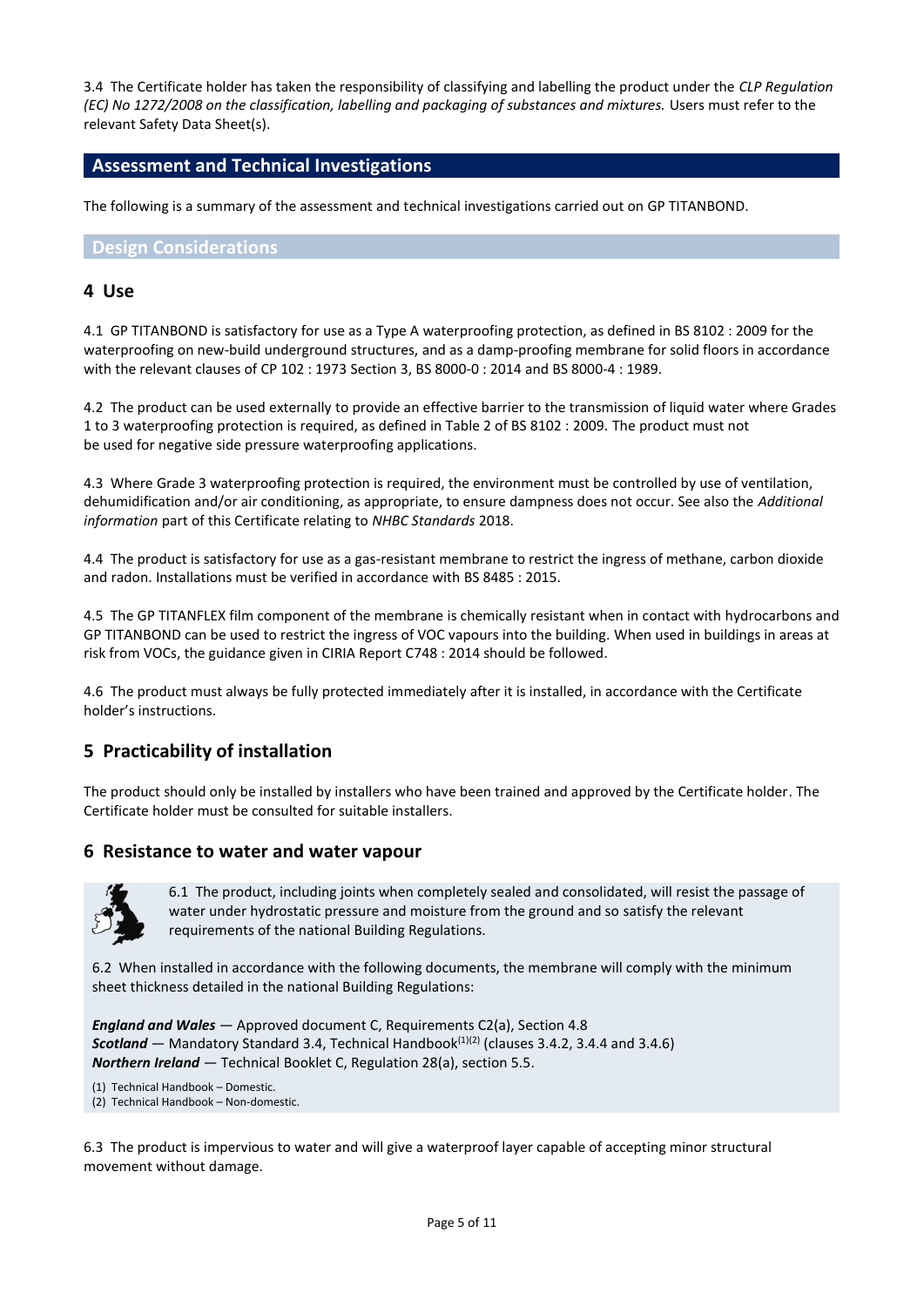# **7 Resistance to underground gases**



7.1 The product, including hot air welded joints, will restrict the ingress of radon, methane and carbon dioxide into buildings from landfill and naturally occurring sources, and satisfy the performance for a gas-resistant membrane as defined in BS 8485 : 2015.

7.2 Measured gas permeability/diffusion values on unjointed GP TITANFLEX component of the membrane are given in Table 2.

*Table 2 Measured gas transmission rates and radon diffusion coefficient of GP TITANFLEX component of the membrane*

| Gas                              | Method              | Result                                                                                |
|----------------------------------|---------------------|---------------------------------------------------------------------------------------|
| Methane                          | ISO 15105-1         |                                                                                       |
| membrane without joint $(1)$     |                     | $0.13$ ml $\cdot$ m <sup>-2</sup> $\cdot$ day <sup>-1</sup> $\cdot$ atm <sup>-1</sup> |
| membrane with joint $(2)$        |                     | $\leq$ 1 ml·m <sup>-2</sup> ·day <sup>-1</sup> ·atm <sup>-1</sup>                     |
| Carbon dioxide (membrane without | ISO 15105-1         | 3.01 ml $\cdot$ m <sup>-2</sup> $\cdot$ day <sup>-1</sup> $\cdot$ atm <sup>-1</sup>   |
| joint $)^{(1)}$                  |                     |                                                                                       |
| Radon                            | Czech University    | $1.0 \times 10^{-12}$ m <sup>2</sup> ·s <sup>-1</sup>                                 |
|                                  | (method K124/02/95) |                                                                                       |

(1) 0.50 mm thick GP TITANFLEX membrane tested.

(2) Hot air welded joint tested.

7.3 BRE Report BR 211 : 2015 recommends a 300 μm thick polyethylene sheet as a minimum required thickness for a radon gas-resistant membrane. It is generally accepted that other materials with comparable or higher gas resistance are suitable, provided they can withstand the construction process. In the opinion of the BBA, the product satisfies these criteria.

## **8 Resistance to chemicals**



8.1 The GP TITANFLEX component of the membrane is resistant to the chemicals commonly found on construction sites. The results of immersion tests on GP TITANFLEX for a range of chemicals, including hydrocarbons, are given in Table 3. Site-specific examination and assessment should be carried out on a case by case basis to establish the suitability for any specific application and the need for additional testing.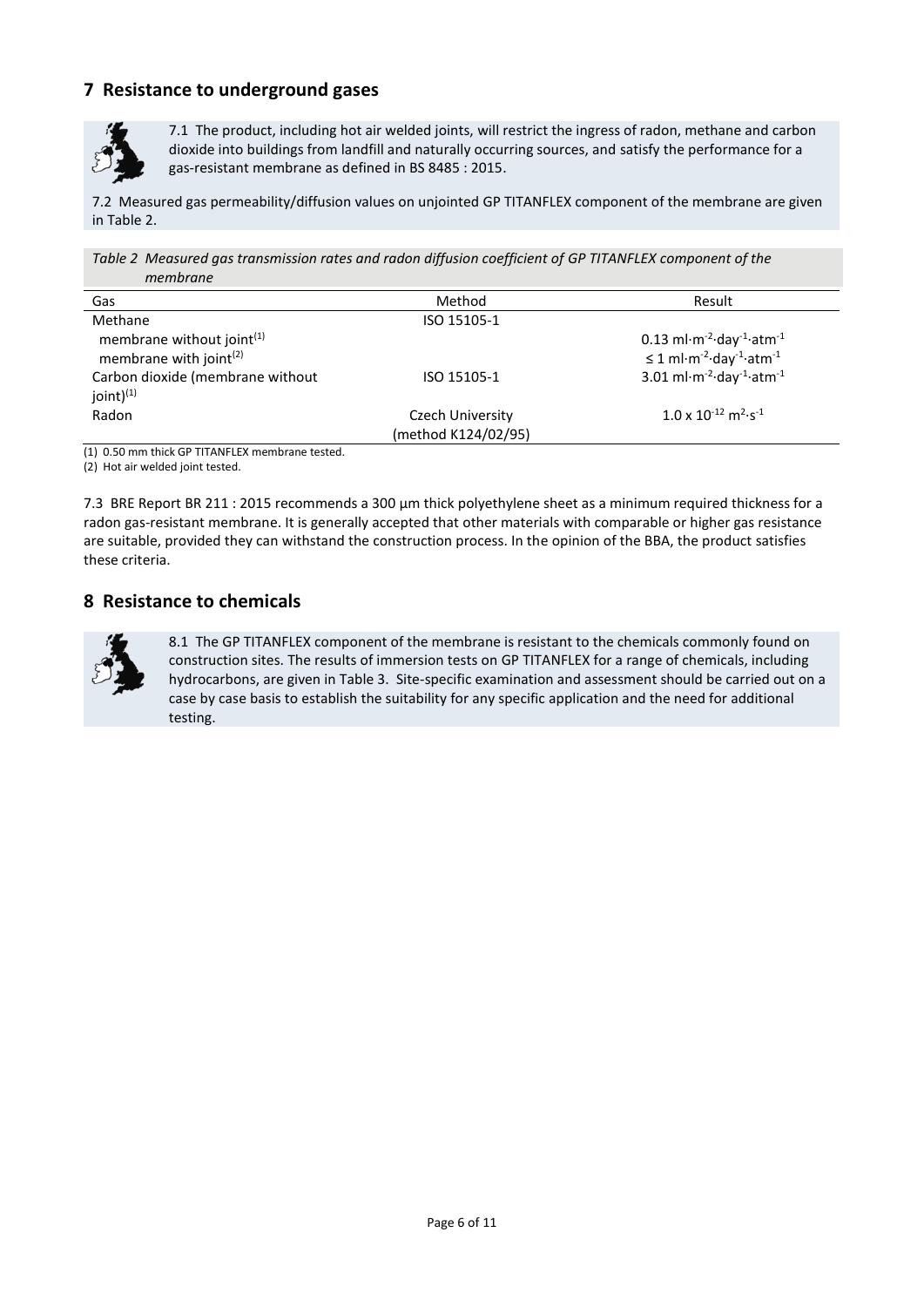| Table 3 Resistance to chemicals of GP TITANFLEX Membrane |                                                    |                         |        |
|----------------------------------------------------------|----------------------------------------------------|-------------------------|--------|
| Test method                                              | Exposure chemical(s)                               | <b>Retained Tensile</b> | Result |
|                                                          |                                                    | strength/elongation     |        |
|                                                          |                                                    | $(\%)$                  |        |
| BS EN 14414 : Method A                                   | Sulphuric acid (10% solution)                      | MD 108/117              | Pass   |
|                                                          |                                                    | CD 118/123              |        |
| BS EN 14414 : Method B                                   | Calcium hydroxide solution (saturated)             | MD 108/118              | Pass   |
|                                                          |                                                    | CD 107/122              |        |
| <b>BS EN 14414 : Method C</b>                            | Diesel, paraffin, lubricating oil mixture          | MD 86/97                | Pass   |
|                                                          |                                                    | CD 80/92                |        |
| BS EN 14414 : Method D                                   | Synthetic leachate comprising a mixture of organic | MD 101/103              | Pass   |
|                                                          | acids, glucose, chlorides, sulfates and phosphate  | CD 96/101               |        |
|                                                          | Benzene                                            | MD 95/101               | Pass   |
|                                                          | (saturated solution in water)                      | CD 102/104              |        |
|                                                          | Toluene                                            | MD 94/103               | Pass   |
|                                                          | (saturated solution in water)                      | CD 91/96                |        |
|                                                          | Ethyl benzene                                      | MD 99/100               | Pass   |
|                                                          | (saturated solution in water)                      | CD 97/95                |        |
|                                                          | m,p,o-Xylenes                                      | MD 91/93                | Pass   |
| <b>BS EN 14414</b>                                       | (saturated solution in water)                      | CD 106/103              |        |
|                                                          | Tetrachloroethene (PCE)                            | MD 93/97                | Pass   |
|                                                          | (saturated solution in water)                      | CD 102/104              |        |
|                                                          | Trichloroethene (TCE)                              | MD 99/102               | Pass   |
|                                                          | (saturated solution in water)                      | CD 93/100               |        |
|                                                          | Hexane                                             | MD 99/100               | Pass   |
|                                                          | (saturated solution in water)                      | CD 104/99               |        |
|                                                          | Napthalene                                         | MD 101/101              | Pass   |
|                                                          | (saturated solution in water)                      | CD 93/99                |        |

8.2 Measured vapour transmission rates for a range of VOCs are given in Table 4. A site-specific risk assessment should be carried out to establish the product's suitability for any specific application.

*Table 4 Measured vapour transmission rates of volatile organic compounds for GP TITANFLEX Membrane*(1)

| Volatile liquid                           | Method                | Result           |                  |
|-------------------------------------------|-----------------------|------------------|------------------|
|                                           |                       | $(mg·m-2·day-1)$ | $(ml·m-2·day-1)$ |
| Benzene                                   | ISO 15105-2 (Annex B) | 3.6              | 1.04             |
| Toluene                                   | ISO 15105-2 (Annex B) | 13.8             | 3.36             |
| Ethyl benzene                             | ISO 15105-2 (annex B) | 2.7              | 0.56             |
| m,p,o-Xylenes                             | ISO 15105-2 (Annex B) | 7.7              | 1.62             |
| Tetrachloroethene (PCE) <sup>(2)</sup>    | ISO 15105-2 (Annex B) | 26.2             | 3.54             |
| Trichloroethene (TCE) <sup>(2)</sup>      | ISO 15105-2 (Annex B) | 54.7             | 9.32             |
| Napthalene                                | ISO 15105-2 (Annex B) | < 0.0006         | < 0.0001         |
| Hexane                                    | ISO 15105-2 (Annex B) | 0.6              | 0.15             |
| Vinyl chloride                            | ISO 15105-2 (Annex B) | < 0.04           | $0.05^{(3)}$     |
| Cis-1,2,-dichloroethene $^{(2)}$          | ISO 15105-2 (Annex B) | < 1.1            | $\leq 0.3$       |
| 1,1,2,2,-tetrachloroethane <sup>(2)</sup> | ISO 15105-2 (Annex B) | < 0.008          | $\leq 0.001$     |
| 1,1,2-trichloroethane $^{(2)}$            | ISO 15105-2 (Annex B) | < 0.006          | $\leq 0.001$     |

(1) Membrane in contact with test gases at saturated vapour pressure unless otherwise noted.

(2) Membrane in contact with the liquid

 $(3)$  0.05 cm<sup>3</sup>·m<sup>-2</sup>·day<sup>-1</sup>·bar<sup>-1</sup>.

# **9 Resistance to mechanical damage**

9.1 The membrane can be punctured by sharp objects; care should be taken when handling building materials and tools over the exposed surface.

9.2 Provided there are no sharp objects present either below the membrane or on the membrane's surface during installation of the membrane and protective layer, the product will not be damaged by normal foot traffic.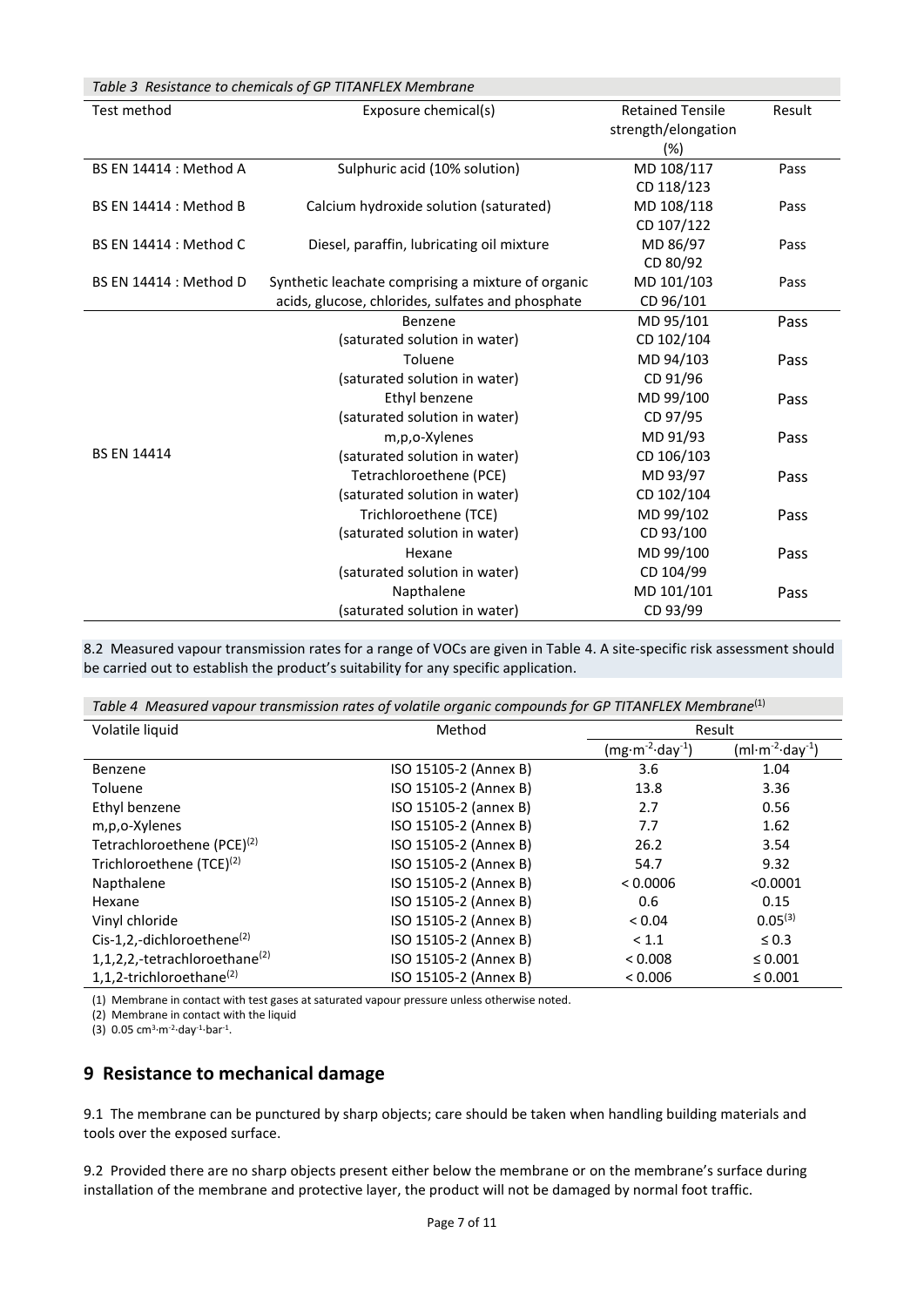# **10 Adhesion**

The adhesion of the product to poured concrete and to itself, with joints as described in this Certificate, is satisfactory.

## **11 Maintenance**

As the product is confined within the structure and has suitable durability (see section 12), maintenance is not required. However, any damage occurring before enclosure must be repaired (see section 16).

## **12 Durability**



12.1 The product, when fully protected, in normal circumstances, will remain effective against the ingress of water and water vapour, and will restrict the ingress of radon, methane, carbon dioxide and VOC vapours during the lifetime of the building.

12.2 The product will not be affected by short term exposure to ultraviolet light to allow for installation. Long periods of exposure may however reduce the effectiveness of the membrane and it should be protected from UV as soon as practicable after it is installed.

# **13 Reuse and recyclability**

The product contains polyethylene, which can be recycled.

#### **Installation**

## **14 General**

14.1 GP TITANBOND must be installed in accordance with the Certificate holder's instructions and this Certificate and follow the relevant guidance given in BRE Report BR 211 : 2015, BS 8485 : 2015 and CIRIA Report C748 : 2014.

14.2 The product can be installed in dry conditions at temperatures between 5 and 35°C. Care must be taken to ensure that there is no surface condensation when installing at low temperatures that could affect jointing.

14.3 For waterproofing applications, GP TITANBOND must be installed in accordance with the relevant requirements of BS 8102 : 2009, CP 102 : 1973 Section 3, and the Certificate holder's instructions. Additional guidance on the use of damp-proof membrane materials is given in BS 8000-0 : 2014 and BS 8000-4 : 1989.

14.4 All surfaces on which the membrane is to be supported must be sound, solid and free from sharp protrusions and loose aggregate to eliminate movement during the pouring of concrete and damage to the membrane.

14.5 For chemical and gas resistance applications, it is recommended that the membrane is installed with hot air welded joints in accordance with the Certificate holder's instructions.

14.6 For VOC resistance applications, the membrane must be installed with hot air welded joints.

14.7 For waterproofing applications, joints in the membrane can be formed by hot air welding or using GP TITANTAPE.

14.8 The membrane must be protected as soon as possible after it is laid and prior to pouring the concrete to minimise the risk of damage from direct foot trafficking. Direct trafficking by vehicles must be avoided.

## **15 Procedure**

#### **Hot air welded joints**

15.1 The membrane is rolled out, properly aligned to the structure and secured as necessary to the supporting substrate in accordance with the Certificate holder's instructions.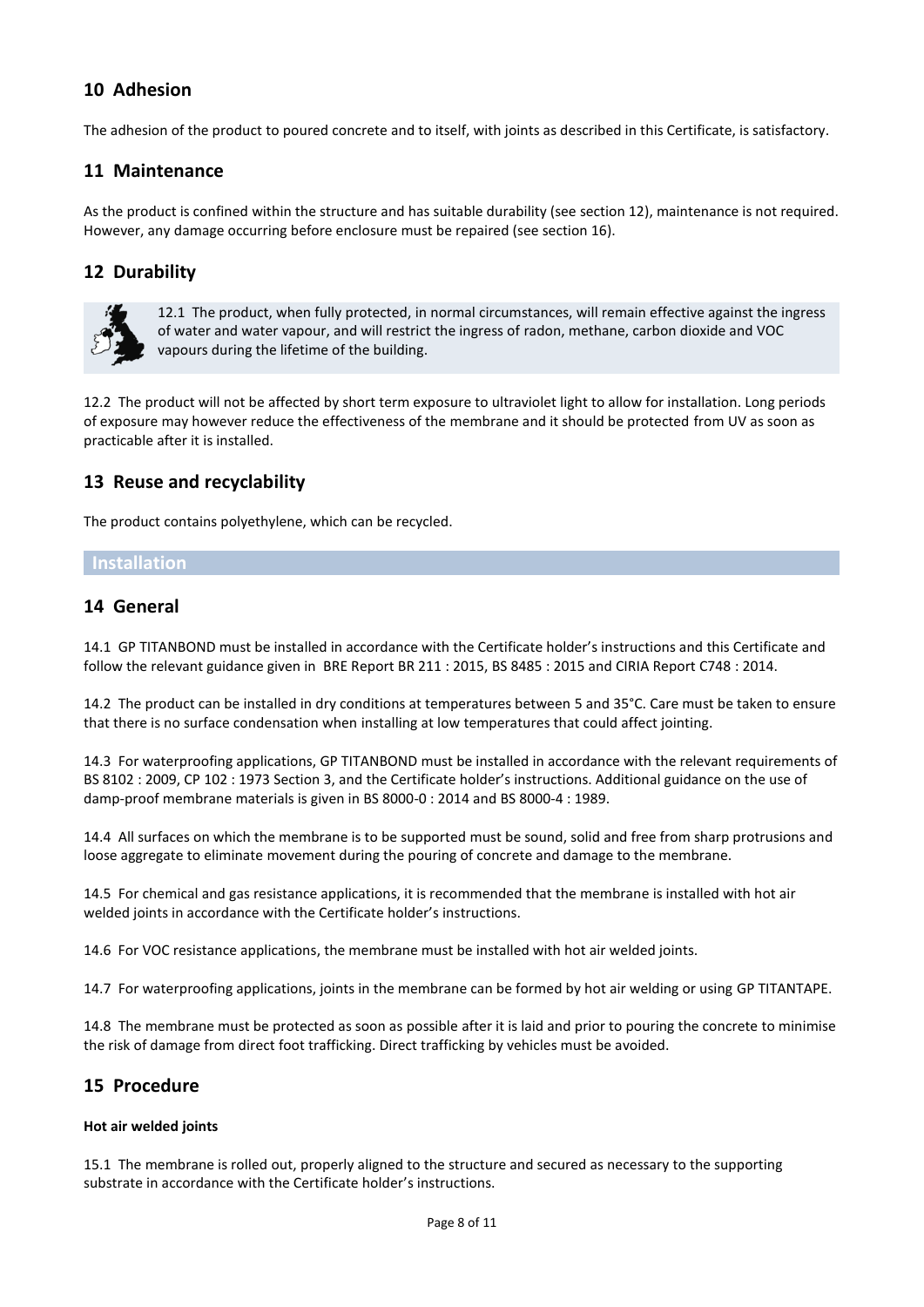15.2 An overlap of at least 100 mm should be allowed at side and end laps. End laps should be staggered to avoid thickness build-up that could make forming joints difficult.

15.3 All surfaces must be dry before welding.

15.4 Before welding work is carried out, trials must be completed to determine the 'operating window' for the welding equipment, materials and ambient conditions. Typically, the operating window will be between 180 to 240°C at a rate of 1.5 m/min. In case of doubt, the Certificate holder should be consulted for advice.

15.5 Weld widths must be a minimum of 50 mm and must be checked for integrity after being formed.

15.6 All service penetrations and direction changes should be properly detailed in accordance with the Certificate holder's instructions. Service ducts should be vented to prevent the possibility of gas accumulating in confined spaces.

15.7 The continuity of the gas protection must extend over the footprint of the building, and the gas membrane must be sealed to a compatible gas-resistant damp-proof course.

15.8 The membrane must be protected as soon as possible after installation.

15.9 For gas and VOC resistance applications the membrane installation should be subject to third-party independent validation, in accordance with BS 8485 : 2015 and/or CIRIA Report 748 : 2014.

#### **Taped joints**

15.10 For use in waterproofing applications, the membrane can be jointed using GP TITANTAPE.

15.11 After laying the first sheet, the protective release film on one side of the tape is removed and the tape applied to the clean membrane sheet along a 100 mm guide line from the edge.

15.12 The second layer of membrane is unrolled and laid over the first layer ensuring an overlap of 100 mm and rolling with a silicone roller to remove any trapped air.

15.13 The joint can then be finished with a suitable sealing tape applied over the joint to provide a smooth finish.

#### **16 Repair**

Any damage to the membrane must be repaired using a patch of the membrane. All patched areas must extend a minimum of 100 mm from the damaged area. For gas and VOC resistance applications, a patch of GP TITANFLEX must be used and hot air welded. If required, repair work should be confirmed by an independent validation report, as all gas membrane installations should be subject to third-party validation in accordance with BS 8485 : 2015 and/or CIRIA Report C748 : 2014.

#### **Technical Investigations**

#### **17 Tests**

17.1 Tests were carried out on GP TITANBOND and the results assessed to determine:

- width, straightness and flatness
- mass per unit area
- thickness
- adhesion of freshly poured concrete to the membrane.

17.2 In addition, tests were carried out on the GP TITANFLEX component and the results assessed to determine:

- visible defects
- characterisation by thermogravimetric analysis
- width, straightness and flatness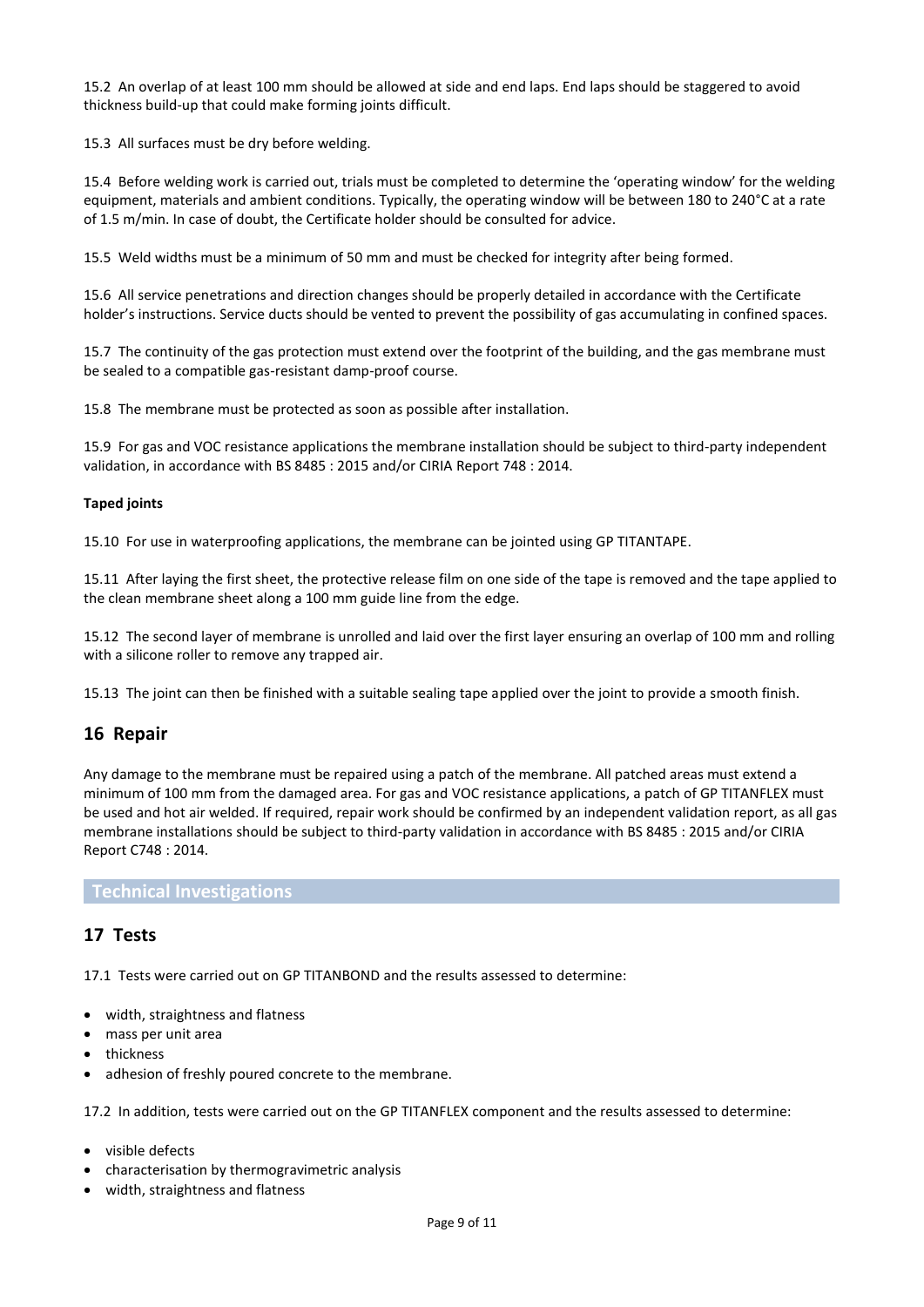- mass per unit area
- thickness
- foldability at low temperature
- tensile strength and elongation
- airtightness of joints (hot air welded)
- shear strength of joints (hot air welded)
- dimensional stability
- resistance to static loading
- effect of heat ageing
- effect of water exposure
- effect of exposure to UV.

## **18 Investigations**

18.1 An evaluation was made of the results of independent test data to establish:

- methane gas transmission (on unjointed and jointed membrane)
- carbon dioxide gas transmission
- radon gas diffusion coefficient
- transmission of vapours from VOC
- tensile strength and elongation
- chemical resistance
- leaching resistance
- resistance to tearing (nail shank)
- resistance to impact
- watertightness at 196.2 kPa hydrostatic pressure (including joints made with 50 mm wide GP TAPE).

18.2 The manufacturing process was evaluated, including the methods adopted for quality control, and details were obtained of the quality and composition of the materials used.

## **Bibliography**

BRE Report BR 211 : 2015 *Radon — Guidance on protective measures for new buildings*

[BS 8000-0 : 2014](https://shop.bsigroup.com/ProductDetail?pid=000000000030275705) Workmanship on construction sites *—* Introduction and general principles BS 8000-4 : 1989 Workmanship on building sites — Code of practice for waterproofing

BS 8102 : 2009 *Code of practice for protection of below ground structures against water from the ground*

BS 8485 : 2015 *Code of practice for the design of protective measures for methane and carbon dioxide ground gases for new buildings*

BS EN 14414 : 2004 *Geosynthetics — [Screening test method for determining chemical resistance for landfill applications](https://shop.bsigroup.com/ProductDetail?pid=000000000030324202)*

BS ISO 15105-1 : 2007 *Plastics — Film and sheeting — Determination of gas-transmission rate — Differential-pressure methods*

BS ISO 15105-2 : 2003 *Plastics — Film and sheeting — Determination of gas-transmission rate — Equal-pressure method*

CP 102 : 1973 *Code of practice for protection of buildings against water from the ground*

CIRIA C748 : 2014 *Guidance on the use of plastic membranes as VOC vapour barriers*

EN 13967 : 2012 + A1 : 2017 *Flexible sheets for waterproofing — Plastic and rubber damp proof sheets including plastic and rubber basement tanking sheet — Definitions and characteristics*

EN ISO 9001 : 2008 *Quality management systems — Requirements*